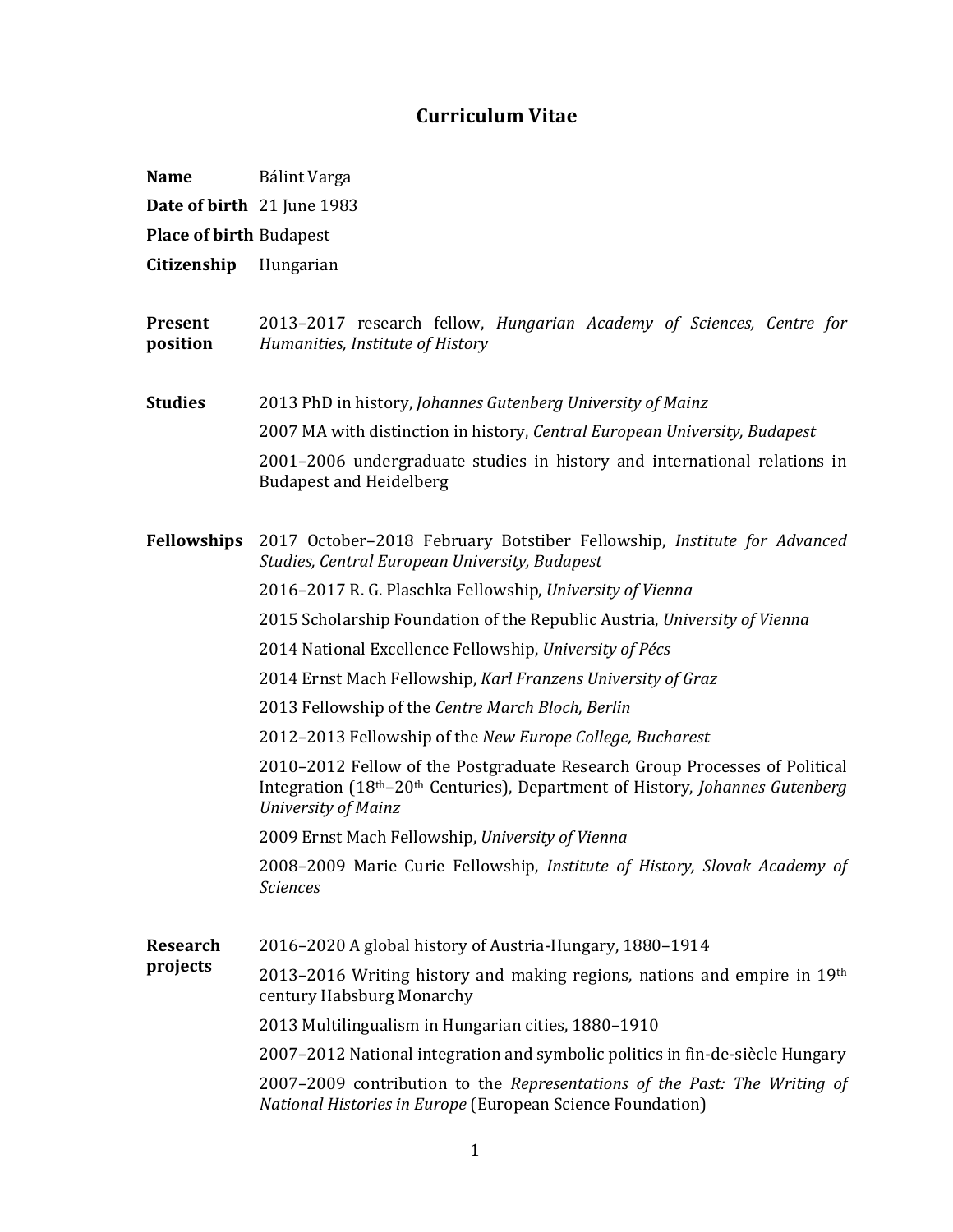**Editorial membership** 2015– review editor, *Hungarian Historical Review*

**Award** 2015 R. John Rath prize for the best paper in the vol. 46 of the *Austrian History Yearbook* **Teaching** 2016 Graduate seminar: Nationalism theory, *University of Budapest* 2016 Graduate lectures: The history of modern Hungary, *University of L'viv* 2014 Undergraduate seminar: Social and intellectual history of nationalism in Central Europe in the early nineteenth century, *University of Pécs* 2011 Undergraduate seminar: Nationalism and historiography in East Europe, *University of Mainz*  2010/2011 Undergraduate seminar: Nationalism in the Habsburg Empire, 1848–1918, *University of Mainz*  2010 Undergraduate seminar: Nationalism in Hungary, 1867–1918, *University of Budapest*  **Languages** Hungarian (mother tongue) English (fluent) German (fluent) Romanian (fair) Russian (reading skills) French (reading skills) Slovak (reading skills) Latin (reading skills) **Contact** Hungarian Academy of Sciences, Centre for Humanities, Institute of History Tóth Kálmán utca 4, Budapest 1097 varga.balint@btk.mta.hu and balintvarga@gmail.com tti.academia.edu/balintvarga + 36208247069 **References** Balázs Trencsényi, *Central European University* (trencsenyib@ceu.edu)

Hans-Christian Maner, *University of Mainz* (maner@uni-mainz.de)

Andrea Komlosy, *University of Vienna* (andrea.komlosy@univie.ac.at)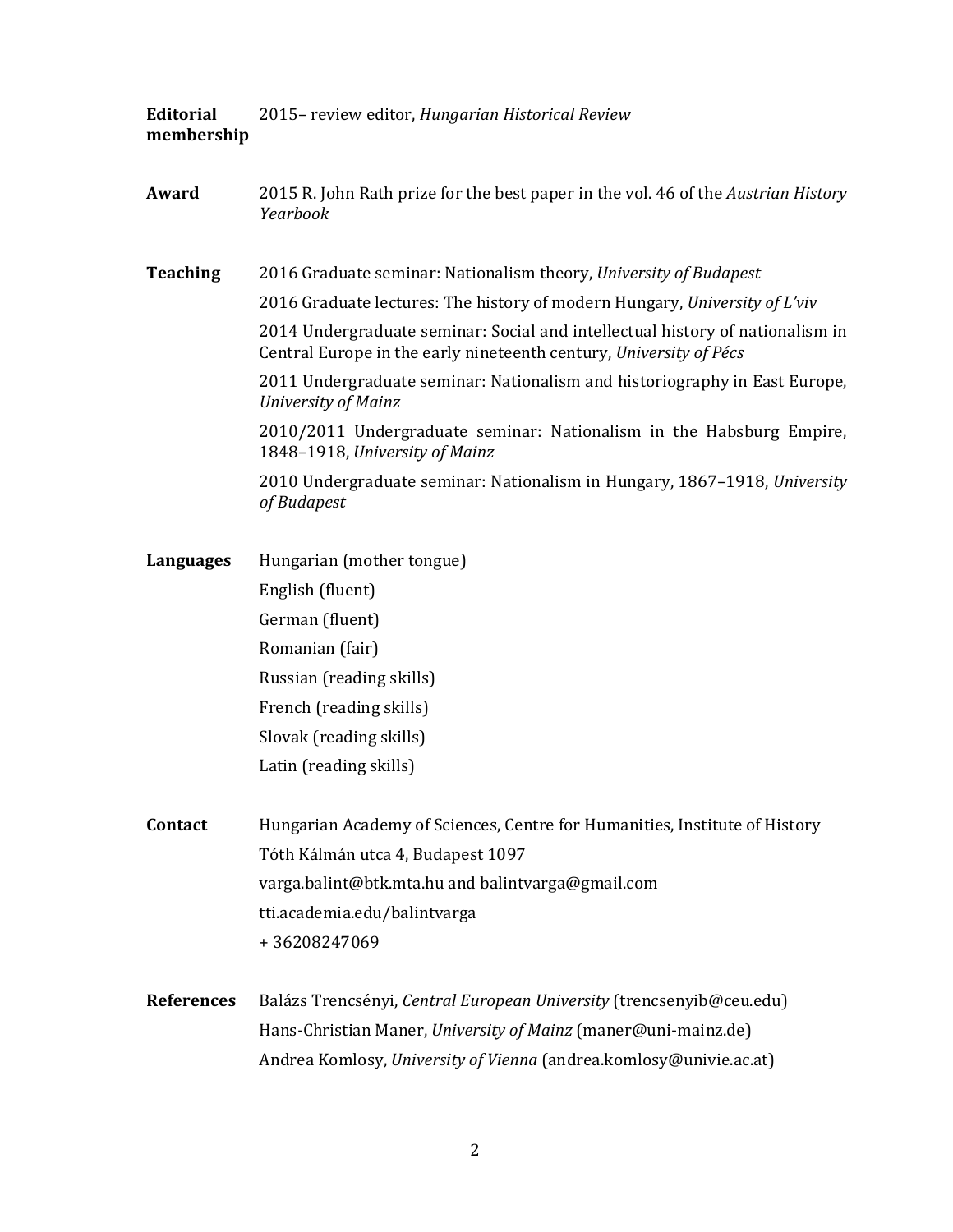# **Selected publications**

#### **Book**

*The Monumental Nation: Magyar Nationalism and Symbolic Politics in Fin-de-Siècle Hungary*. Habsburg and Austrian Studies Series, 20. New York: Berghahn Books, 2016.

#### **Edited volume**

*Tény és fikció: Tudomány és művészet a nemzetépítés bűvkörében a 19. századi Magyarországon* [Fact and fiction: Science and art in 19th century Hungarian nationalism]. Budapest: MTA BTK Történettudományi Intézet, 2015. Coeditor: Mátyás Lajtai.

### **Edited special issue of a journal**

Nationalism & Discourses of Objectivity: The Humanities and Social Sciences in Central Europe in the Long Nineteenth Century. *Hungarian Historical Review* 5 (2016), no. 2.

### **Papers**

- Writing Imperial History in the Age of High Nationalism: Imperial Historians on the Fringes of the Habsburg Monarchy. *European Review of History: Revue européenne d'histoire* 24, no. 1 (2017): 80–95.
- Rise and Fall of the Austrian Identity in the Provincial Historiography in Bukovina. *Austrian History Yearbook* 46 (2015): 183–202.
- A barbár múlt és a nemzeti dicsőség [The Barbaric Past and the Glory of the Nation]. *Történelmi szemle* 57 (2015), no. 2, 319–332.
- Multilingualism in urban Hungary, 1880–1910. *Nationalities Papers* 42 (2014), no. 6, 965– 980.
- Vármegyék és történettudományi reprezentáció a dualizmus kori Magyarországon [Historical Representation of Counties in Dualist Hungary]. *Történelmi Szemle* 56 (2014), no. 2, 179–202.
- Hagyományos és modern zsidó oktatás [Traditional and modern Jewish education]. In: Viktória Bányai, Csilla Fedinec, Szonja Ráhel Komoróczy (eds.): *Zsidók Kárpátalján: Történelem és örökség* [Jews of Carpatho-Ruthenia: History and legacy]. Budapest: Aposztróf, 2013, pp. 69–76. Co-author: Viktória Bányai.
- In the Middle of the Nation, on the Margins of the Academia: Historiography in Banat in the Long 19th Century. *New Europe College Yearbook 2012–2013*, 305–340.
- Árpád és Mária Terézia között: Pozsony város identitásai és emlékművei a 19. század végén [Between Árpád and Maria Theresa: Identities and Monuments in Fin-de-Siècle Bratislava]. In: András Cieger (ed.): *Terek, tervek, történetek. Az identitás történetének térbeli keretei*. Budapest: Atelier, 2011, pp. 121–144.
- Hungary. In: Ilaria Porciani and Lutz Raphael (eds.): *Atlas of European Historiography: The Making of a Profession 1800-2005*. Basingstoke and New York: Palgrave MacMillan, 2010, pp. 153–156. Co-author: Stefano Bottoni.